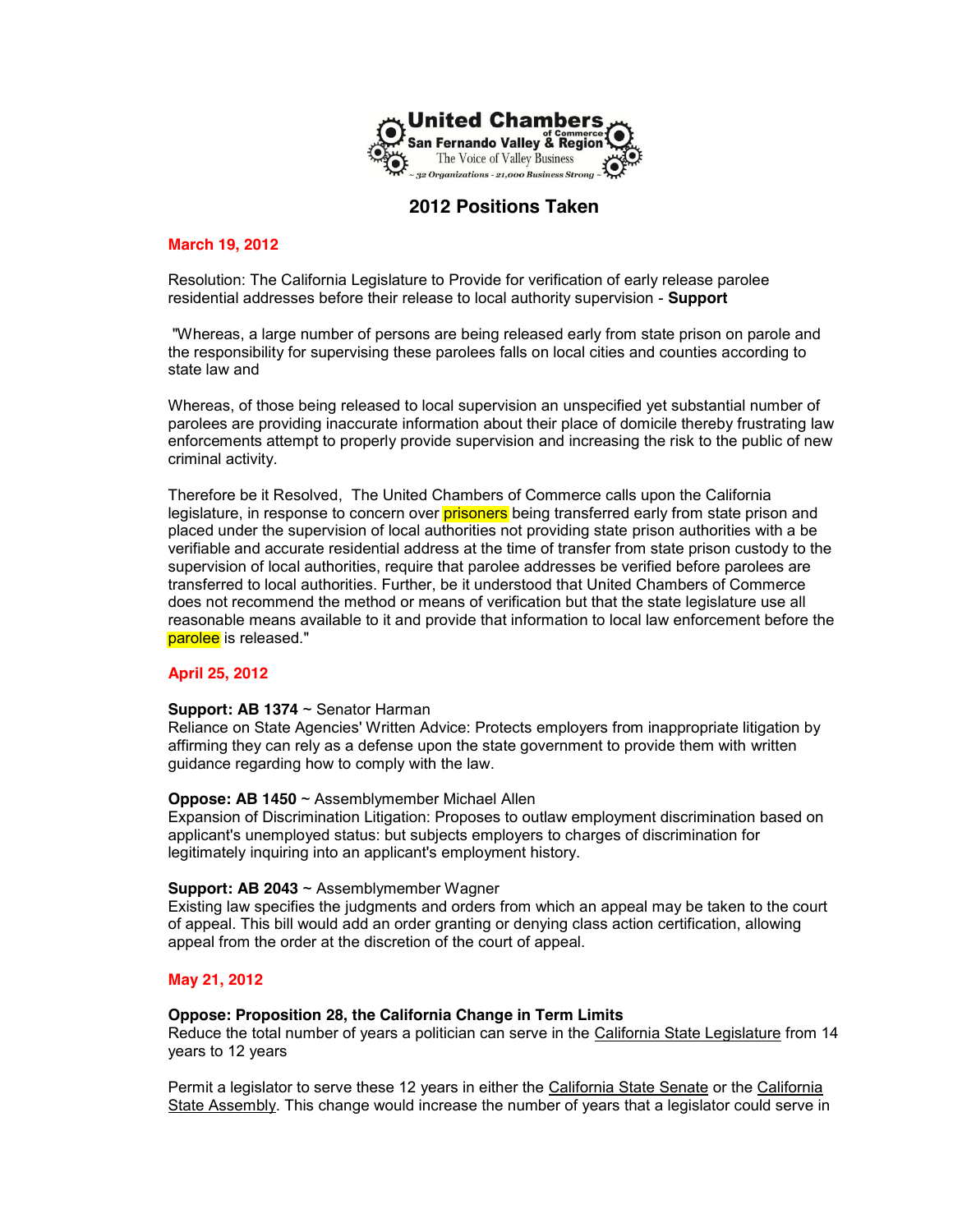either of those Chambers. Prop 28 would increase the number of years a legislator could remain in the California State Assembly from 6 years to 12 years. It would increase the number of years a legislator could remain in the California State Senate from 8 years to 12 years.

The changes would not apply to any legislator who is already in office at the time that the initiative goes into effect (if it does go into effect): the rules governing the terms of those who are in the California State legislature as of June 5, 2012 would be calculated under the previous rules.

# **Oppose: Proposition 29, Tobacco Tax for Cancer Research Act**

If Prop 29 is approved by California's voters, the tax on cigarettes in the state will increase by \$1.00 per pack. California's current cigarette tax is .87 cents per pack. The total tax per pack of cigarettes, if Prop 29 passes, will be \$1.87 per pack. The additional tax revenue will be used to fund cancer research, smoking reduction programs, and tobacco law enforcement.

Prop 29 would generate about \$735 million a year in new tax revenues, according to a 2012 report by the California Legislative Analyst's office. In 2011 the Legislative Analyst's Office had projected the revenue to be an \$850 million a year, but later updated that analysis.

The last time a cigarette tax was on the California ballot was in 2006, when Prop 86 was narrowly defeated. Prop 86 would have imposed an additional tax of \$2.60 per pack of cigarettes.

### **July 16, 2012**

#### **Oppose: Extension of Measure R**

In 2008 the voters approved a half cent sales tax for transportation improvements throughout Los Angeles County for the next 30 years. Now we are being asked to extend the half cent sales tax for another 30 years. On November 6, 2012 this will be on the ballot and a 2/3 voter approval is required

#### **Support: AB 2659 - Troops to Trucks**

This will allow military personnel who drove commercial motor vehicles while serving in the military two years prior to discharge, and meet other strict standards, to waive the driving skills test when applying for a commercial driver's license for a similar vehicle.

### **Oppose: SB 1234 - Retirement Bill**

SB 1234 would mandate that all business that do not current have **qualifying retirement plans**, be required to facilitate, withhold employee payroll deductions, transmit those deductions and provide other administrative services to a yet to be created State of California run Pension Trust. The Bill would create an enormous new state bureaucracy and put the state in direct completion with private business in the administration of private pension plans. An area in which the State has no current expertise. The Co-author of the stated that he has no intention of complying with ERISA, the Federal body of law that governs Employee Benefits. This fact would then call into question the deductibility of contributions and expenses on a Federal Tax level.

# **August 20, 2012**

#### **Oppose:Prop 30**

This is the Governor's proposal to increase income taxes on taxpayers earning over \$250,000 a year and to increase the sales tax by 1/4 cent for 4 years. 89 percent of revenue raised would go to K-12 education and the remaining 11 percent would go to community colleges.

### **Oppose:Prop 37**

This Proposition is designed to attack alleged mislabeling of food as "natural"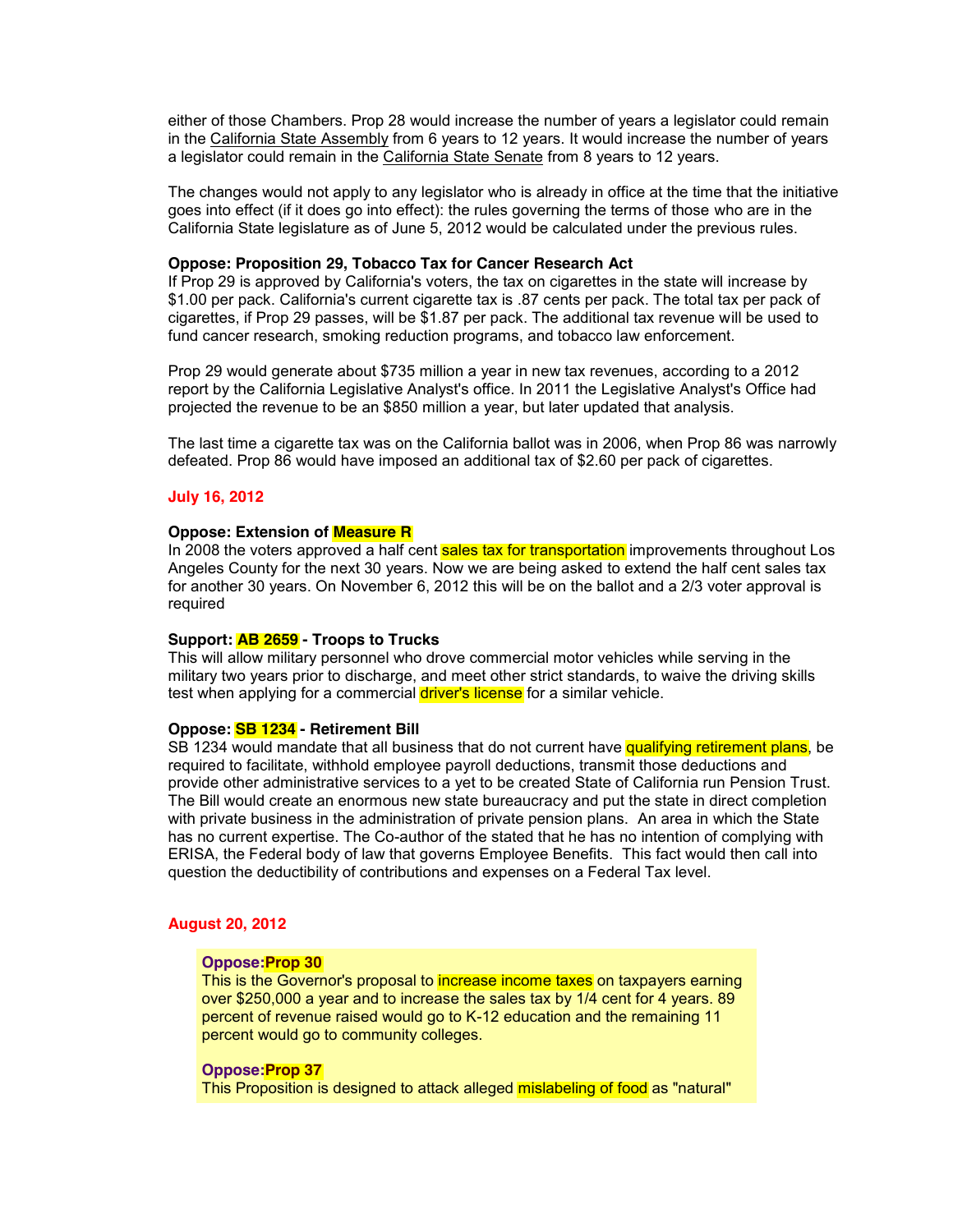where ingredients in the food have been genetically engineered. The measure would prohibit claims that the food is "natural" where such engineering has taken place and additionally would require labeling indicating such engineering has occurred.

#### **Oppose:Prop 38**

This is the alternative to Governor Brown's proposal (Prop 30) to increase the income tax on individual earnings over \$250,000 a year and to increase the sales tax. Prop 38 would for a 12 year period increase income taxes on virtually everyone from a .4% increase on very low earners (\$7,316/year) to a 2.2% increase on individuals earning over 2.5 million annually. The monies raised would be devoted exclusively to schools, early childhood education programs and repayment of State debt.

#### **Oppose ~ Prop 39**

This is the tax treatment for multistate businesses, clean energy and energy efficiency funding. Prop 39 if enacted, would require businesses with multistate sales to pay State income taxes according to the businesses percentage of total sales being made in California. Presently, multistate businesses can base their California tax liability on a formula that gives weight to payroll and property outside the State, usually resulting in more favorable tax treatment than would exist if Prop 39 becomes law.

### **September 10, 2012**

# **No Position: Prop 34**

This Proposition would end the death penalty in California.

#### **Support: Prop 35**

This Proposition will ban human trafficking and sex slavery. This bill will increase the fines and prison sentences for human trafficking convictions and will require any offender to register as a sex offender. This will also require them to disclose internet activity and identities to authorities. This measure will increase costs at state and local government levels for activities related to prosecution of human trafficking offenders. Law enforcement training and activities regarding human trafficking will increase in costs as well.

# **Oppose: Prop 36**

This Proposition will modify the "Three Strikes Law". With this law, life sentences would be harder to issue because criminals would only be sentenced to life in prison if their crime was "serious or violent". Those serving life sentences whose third strike crime was "non violent or serious" can be eligible for a re-sentencing if the judge deems it so. Life sentencing for third strikes would still be in effect if it involved child molestation or firearm possession. Despite cutting costs of around \$80 million dollars a year our streets are more important than the savings our state will receive.

# **October 15, 2012**

#### **Oppose: Prop 31**

State Budget, State & Local Government, Initiative Constitutional Amendment and Statute: \* Establishes two-year state budget cycle

\* Prohibits Legislature from creating expenditures of more than 25 million unless offsetting revenues or spending cuts are identified

### **Support: Prop 32**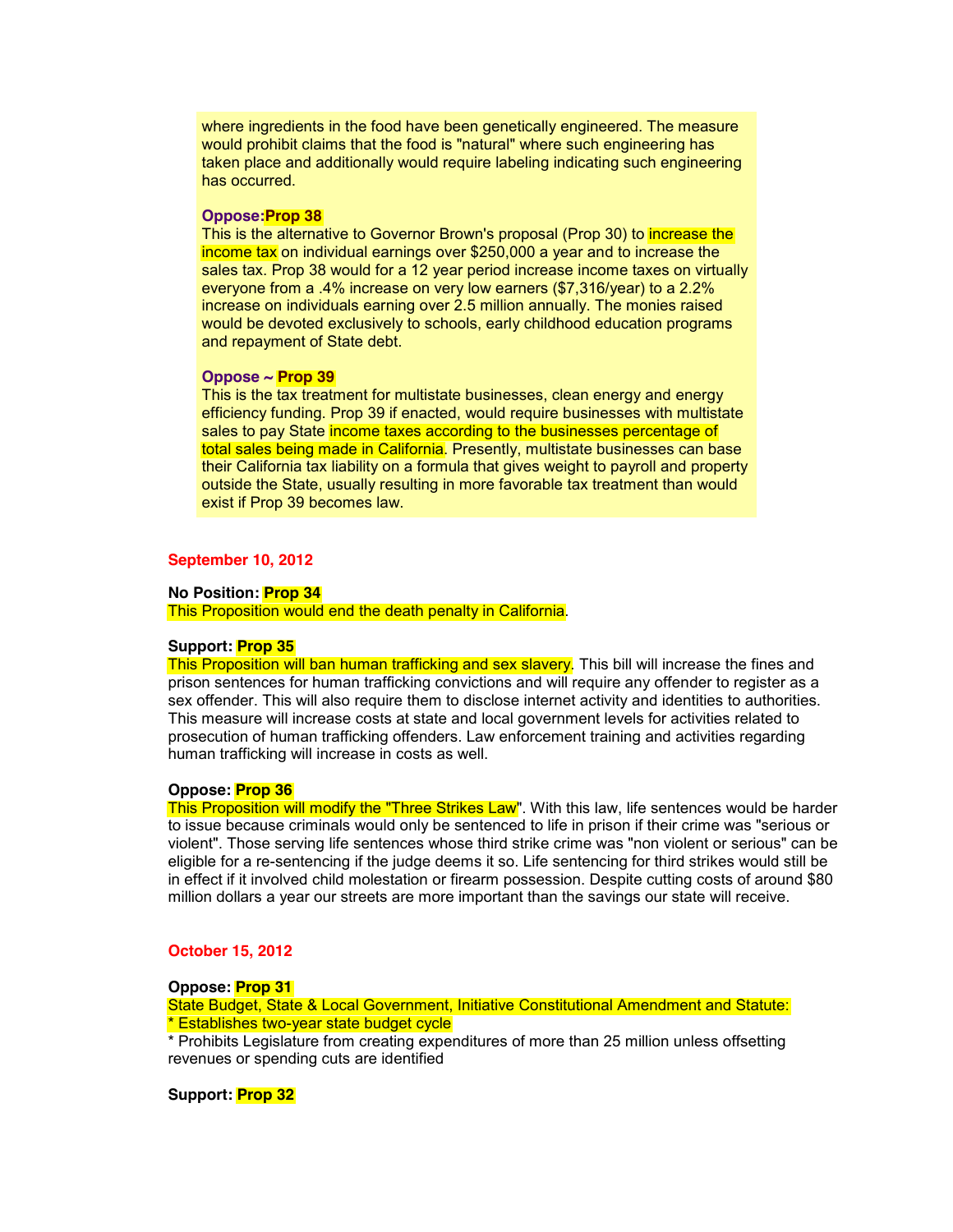Political Contributions by Payroll Deduction, Contributions to Candidates, Initiative Statute

\* Prohibits unions from using payroll - deducted funds for political purposes. Applies same use prohibition to payroll deductions, if any, by corporations or government contractors \* Permits voluntary **employee contributions** to employer-sponsored committee or union if authorized yearly in writing

# **Support: Prop 33**

Auto Insurance Companies, Prices Based on Driver's History of Insurance Coverage, Initiative **Statute** 

\* Changes current law to allow insurance companies to set prices based on whether the driver previously carried auto insurance with any insurance company

Allows insurance companies to give proportional discounts to drivers with some history of prior insurance coverage

### **Support: Prop 40**

### Redistricting, State Senate Districts, Referendum

\* A "Yes" vote approves and a "No" vote rejects, new State Senate districts drawn by the Citizens Redistricting

\* If the new districts are rejected, the State Senate district boundary lines will be adjusted by officials supervised by the California Supreme Court

### **Oppose: Measure MM / HH**

Woodland Hills, Encino and Tarzana Mountains Recreation & Conservation Authority Parcel Tax

- \* To protect, maintain and conserve local open space, parklands and wildlife corridors
- \* A special tax of \$19.00 annually for 10 years

Santa Monica Mountains Recreation and Conservation Authority Parcel Tax

\* To protect, maintain and conserve local open space, parklands and wildlife corridors

\* A special tax of \$24.00 annually for 10 years

# **Oppose: Measure A**

County of Los Angeles Appointed County Assessor

\* Los Angeles County Charter should be changed to make the position an appointed position \* Currently is an elected position

# **Oppose: Measure B**

Los Angeles Porn Actors required to Wear Condoms Act

- \* Would require the LA County Public Health to license and permit movie productions
- \* Estimated initial start up costs for program would be in excess of \$300.00

# **December 17, 2012**

# **Oppose: Los Angeles County (Clean Water, Clean Beaches Measure)**

A protest hearing has been scheduled for January 15, 2013 in the Board of Supervisor's Hearing Room at Kenneth Hahn Hall of Administration located at 500 West Temple Street, Los Angeles, Ca 90012 beginning at 9:30 am. It will be at this hearing Residential and Commercial owners will have the opportunity to PROTEST this measure that has been purposed for storm water cleanup fees. United Chambers Government Affairs Committee voted to **OPPOSE** this Public Hearing due to the insufficient and untimely notice given to Los Angeles Residential and Commercial property owners.

### **Oppose: Los Angeles County (Clean Water, Clean Beaches Measure)**

This stormwater cleanup fee is purposed to be added to your property owner's tax bill with the existing Flood Control tax that property owners already pay. The initiative is state driven, in that its purpose is to generate revenue to comply with State storm water regulations but funded by county taxpayers.